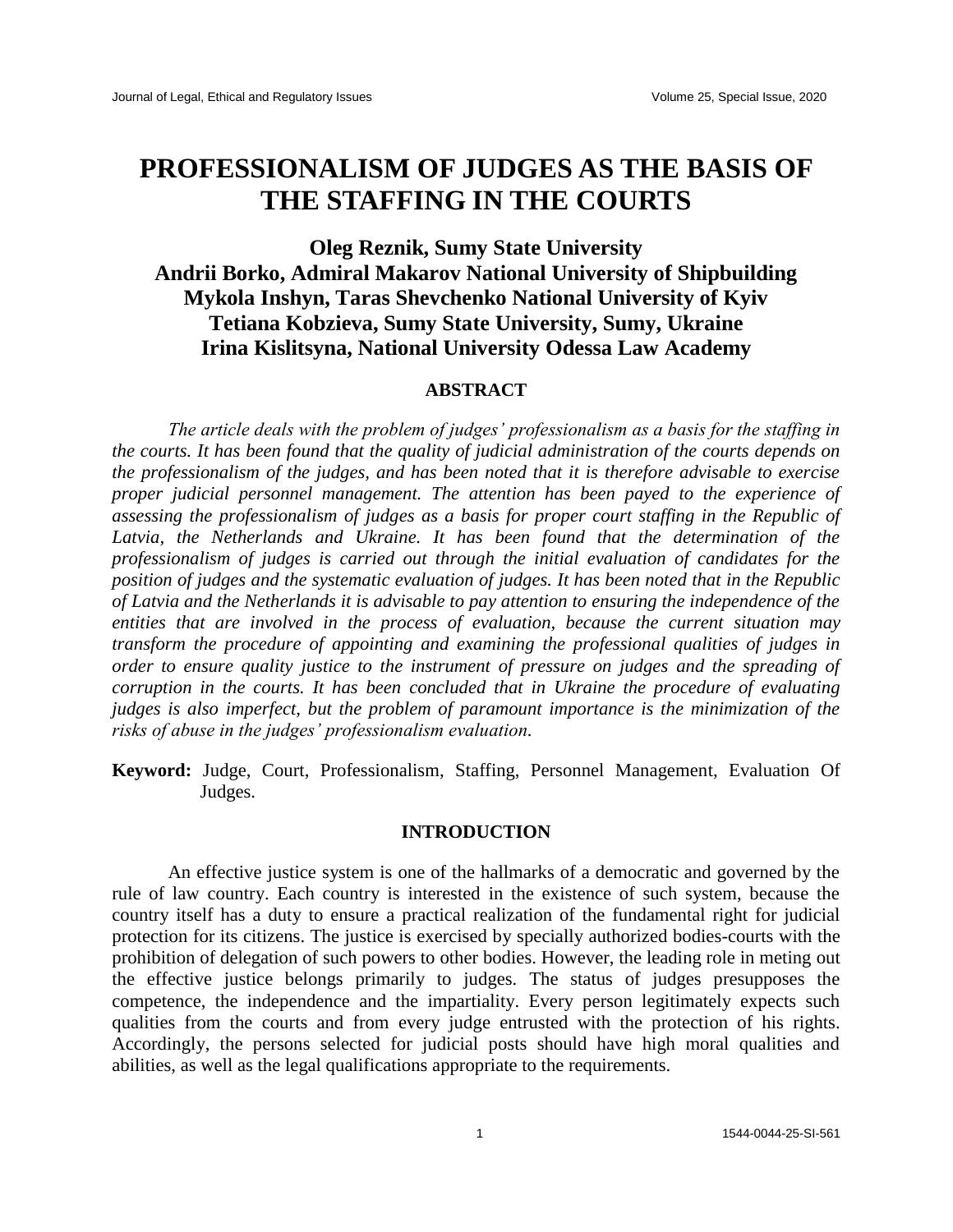The problem of high quality staffing in the judicial corps is always present, but it has become especially urgent for the countries in the present conditions, when the socio-economic relations have significantly changed, the process of building the rule of law with changes in the current legislation is taking place. Under these conditions, one of the key areas of personnel policy should be the development and implementation of new approaches to the selection and staff deployment of the judges.

#### **LITERATURE REVIEW**

Oliveira et al. during their researches have noticed that there is an interplay between the court staff and the work of the court. Accordingly, the scholars have refuted the existing hypotheses, in particular that the number of judges does not affect the efficiency of the court, and that the number of judges' assistants does not affect the performance of the court. At the same time, scientists have concluded that there is a link between the number of court cases, court staff and court performance. The above demonstrates the obvious need of carefull and proper management of personnel of the courts, which is a strategic task (Oliveira et al., 2018; Klochko et al., 2016).

Rusanova and Yurevich have even singled out the term of judicial personnel management, in which scientists offer to understand the process of identifying, studying and evaluating of the professionally important qualities and abilities, professional training of both candidates for the posts of judges and already appointed judges or court administration. The purpose of judicial personnel management is to ensure the most rational and effective use of personal capacity in solving the tasks of the court as a whole. The system of recruitment for judicial institutions is a complex mechanism, the components of which concern both the constitutional regulation of power relations and internal regulators of the judicial system construction (Rusanova & Yurevich, 2016; Reznik et al., 2017).

The need of paying proper attention to the professionalism of judges is also justified by Mindaugas Šimonis, who has noted that a high level of professional qualification of a judge is a prerequisite for the proper realization of the right of legal proceedings. At the same time, the high level of professionalism of the judge and the effective work of the judicial administration require the preservation of both types of independence, because the judges and the court staff are the first to be mentioned when speaking of the independence and the impartiality of courts and judges (Šimonis, 2019; Reznik et al., 2020) insidering the need to ensure the professionalism of the judges, the other scholars, like Alicia Bannon, have noted that the assignment of judges to their position always provokes a conflict between the independence of judges and their accountability. In addition, the assignment of the judges' further influences on the quality of judgments verdicts, the trust of public to the court and other equally important indicators like the independence and the accountability.

Considering recent scientific studies on the professionalism of judges as a basis for the proper staffing of the courts. The relationship between the quality of justice administration and the professionalism of judges is evident. The same thing is with the importance of proper staffing in the courts to identify, study and evaluate their professionally significant qualities and abilities, professional training of both candidates for judges and already appointed judges. Finally, the future quality of justice administration also depends from the qualitative selection of candidates for judges.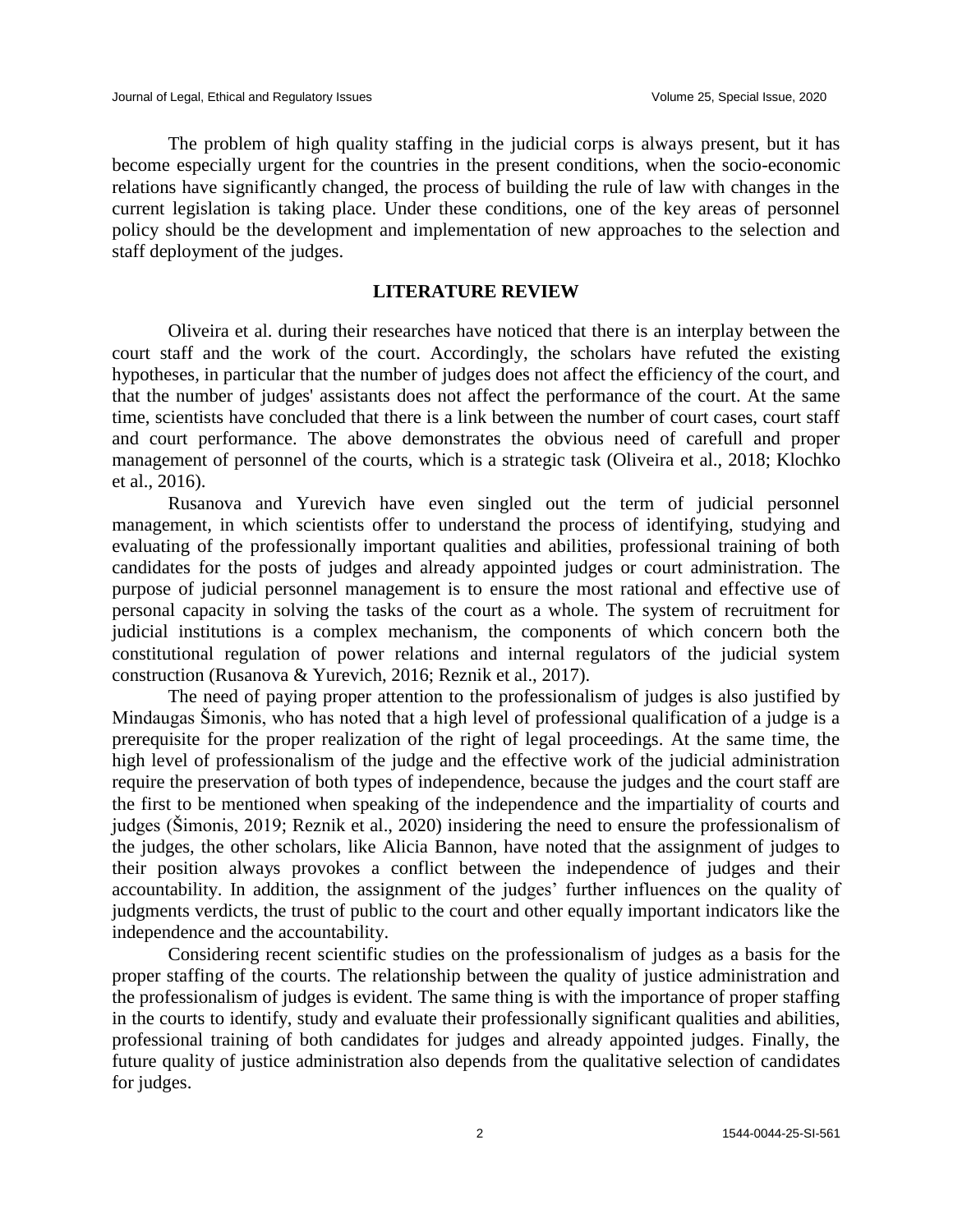### **METHODOLOGY**

The study of the issue of judges' professionalism as a basis for proper staffing of courts has been conducted using dialectical, comparative and formal legal methods. The dialectical method has been used to determine the relationship between the professionalism of the judges and the quality of justice. The peculiarities of analyzing the professionalism of candidates for the posts of judges and of already appointed judges in Ukraine and foreign countries were marked out by the means of the comparative legal method. Formal-legal method has allowed interpreting the rules of law that describe the organizational and legal foundations of staffing courts.

# **FINDINGS AND DISCUSSIONS**

The search of procedures for identifying, studying and evaluating of the professionalism of candidates for the posts of judges and of already appointed judges always involves the studying of the positive practices of foreign countries. Considering this, we propose to pay attention to the experience of the countries of Europe including Ukraine in the case of assessing the professionalism of judges.

As for the Republic of Latvia, an individual evaluation of a judge is usually carried out for the first time after the first three years in office. Further evaluation is carried out every five years by the Judicial Qualification Committee of the Republic of Latvia. The tasks of the mentioned above Judicial Qualification Committee of the Republic of Latvia are noted in Section 94 of the law "*On Judicial Power*", which defines the purpose of the evaluation and the criteria for formal evaluation. When it comes to evaluating subjects, the Judicial Qualifications Committee cannot handle oneself the all the amount of information about a particular judge that is collected, summarized and analyzed during the evaluation process, so the president of the Court in which the judge under evaluation is working is also involved and in some cases with a representative of a higher court (a regional court or the Supreme Court, as the case may be). The evaluation procedure includes the submission of the document on self-assessment of the professional achievements in a typical form from the judge under evaluation, the subjects of evaluation also have the right to receive the texts of the judgements of this judge, the records of proceedings headed by the judge, to oblige the administration of the court where the judge is working to provide feedback from judges and court staff on the work of the judge, and even to interview the parties of the case headed by the judge.

Speaking of Ukraine, the individual evaluation of judges is a procedure for reviewing the compliance of the judges with their job requirements based on the criteria defined by law. The text of Article 69 of the Law of Ukraine "*On Judiciary and Status of Judges*" stipulates that a citizens of Ukraine, not younger than thirty and not older than sixty-five, who has higher legal education and professional experience in the field of law, who is competent, virtue and speaks the state language may be appointed as a judge (The Law of Ukraine, 2016).

Regarding to the existing evaluation criteria of judges Stawa et al. believe that particular attention should be paid to the virtue of judges, because of the fact that the legislator separates virtue and professional ethics, despite the fact that on the point of view of etymology, the former is an element of the latter. Accordingly, there is a need to clarify the criterion of virtue to separate it from professional ethics. At the same time, the scholars note that the high importance of virtue is given in the light of the specific purpose of qualifying assessment, which is aimed on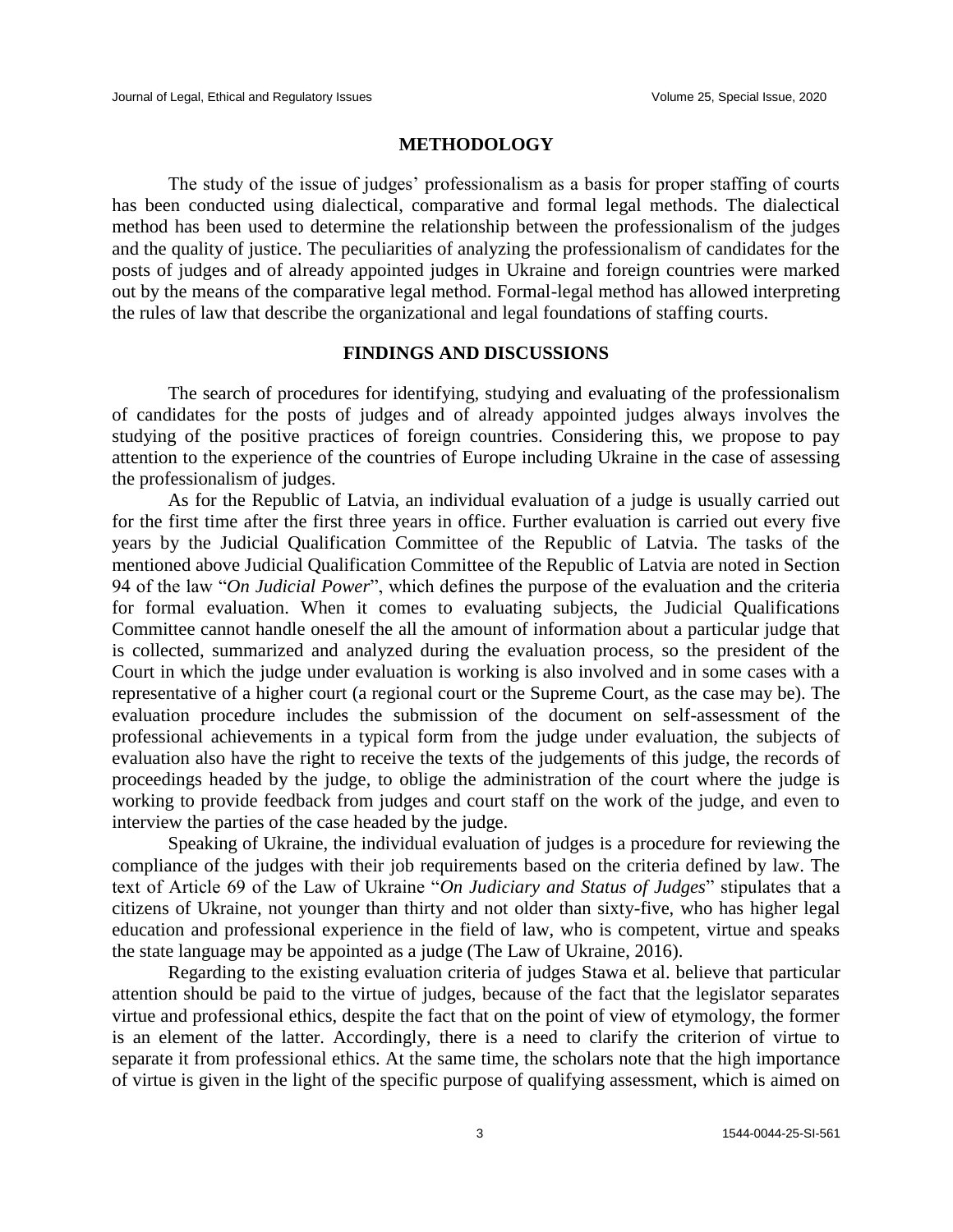purifying of the judiciary power from the corrupt judges. This approach is quite acceptable and applicable in the current situation, but it requires the clarification of the content of the term virtue (Stawa et al., 2018).

In 2016, the High Qualifications Commission of Judges of Ukraine has approved the Regulations on the Procedure and Methodology of Qualification Assessment, the indicators of compliance with the criteria for qualification assessment and the means of their determination, according to which the virtue of the candidates for the position of judge should be evaluated. In the context of this Regulation, "*the virtue*" is interpreted as the correspondence of the lifestyle with the capital declared by the candidate to the position of a judge and members of his or her family. There are several Articles describing this criterion. Thus, the Article 10.3 (The information about a judge's misconduct or offenses that is indicative of his/her dishonesty as well as facts of his/her prosecution) has an evaluation criterion, according to which the candidate should provide the clarification. The Article 10.6 (Applicant's adherence to the legislation governing his professional activity), implies being in statutory compliance and does not imply the investigation of the actions outside the profession and law (Law, 2016).

It should be noted that the evaluation of judges in Ukraine provides for:

- 1. The evaluation of the qualification of candidates for the position of judge;
- 2. Regular evaluation of the qualification of judges to meet their job requirements;
- 3. The qualification of judges for the transfer to the position of judge in a higher court.

The evaluation of qualification of judges is conducted by the High Qualification Commission of Judges of Ukraine in three stages:

- 1. Examination;
- 2. Review of the file;
- 3. Interview (Kuibida & Sereda, 2019).

It is important to distinguish that the examination, as a stage of evaluation of the judges, includes testing and solving practical tasks, meanwhile only the overall score for this stage is reported to judges who have passed the evaluation. This situation, in fact, indicates the capability of existence of a number of opportunities for abuse in the course of assessment and negates the importance of the examination as an element of determining the professional qualities of judges. In addition, this fact is also confirmed by statistics.

In particular, as at April 1, 2019, more than 2,000 judges successfully passed the qualification assessment, 3% of judges failed the qualification due to lack of professional qualifications, another 3% failed the qualification due the overall evaluation of all criteria and only 15 judges were dismissed by the High Council of Justice of Ukraine because of the negative evaluation results (Kuibida & Sereda, 2019).

When referring to the professional competence of judges in the Netherlands as a criterion for evaluation of their performance, we should mention that it includes the following:

- 1. Professional qualifications: knowledge of the law and ability to apply it in practice; ability to apply information technologies;
- 2. Understanding their role as a judge: immediacy; willingness to take responsibility for the judgements;
- 3. The ability to reason their opinions and decisions;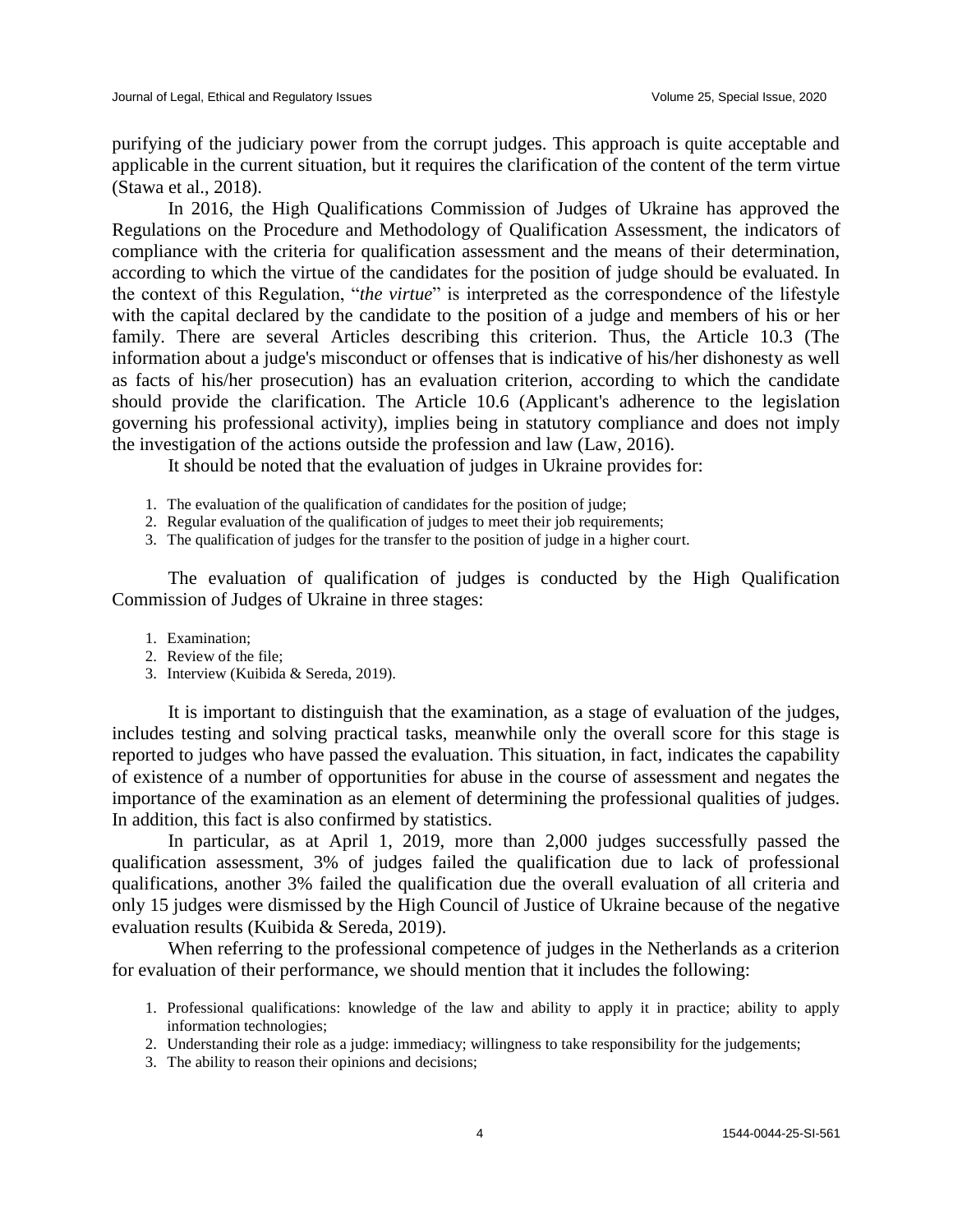- 4. The ability to hold court hearings: preparation for litigation case; structuring the proceedings; respect for the interests of the parties;
- 5. Research activities (Riedel, 2014).

Several tools are used to determine the professionalism of judges, including the expert review of judges' professional activity, the generalization of information on the judge's continuing education, and the participation of judges in scientific activities. The expert review includes obtaining and analyzing of the feedback from colleagues regarding the work of a judge. As for the continuing education of judges, the Judicial Council requires each judge to spend 30 hours a year for personal education or 90 hours for three years. Each court monitors the continuing education of judges. Typically, the continuing education includes legal content courses, conferences, and trainings. Besides the continuing education of judges, the judiciary system requires to participate in scientific activities in centers of expertise on the problems of fraud, cybercrime, financial law, environmental and medical law, insurance and fiscal law from the judges. Consideration is also given to the assistance of the judge of one court in a case that is pending by another court, particularly if the one is complicated (Dijkstra et al., 2017).

It should be underlined that judges in the Netherlands are selected according to preestablished selection criteria, under the responsibility of the Judicial Council by the means of a national commission (Landelijke selectiecommisie rechters) that selects new judges. The National Judicial Selection Commission consists mainly of judges, lawyers and some scholars. The selection process for initial judicial training takes about three months, and the candidates can apply for registration for a year ahead (Riedel, 2014).

If we are speaking not about the initial evaluation of judges which is held before their appointment, but about the evaluation of judges who already hold their positions, the subjects of such evaluation are the president of a regional court or a high regional court. They are by law the heads of all judges in the respective judicial districts. Accordingly, the process of the evaluation of judges is the personal responsibility of the president of the Court, which means that this function cannot be delegated to others (except the vice president) (Riedel, 2014). In general, the evaluation mechanism in the Netherlands separates the initial evaluation of candidates for the position of a judge which is processed by a specially created national commission and the systematic evaluation of judges, the function of executing of which is vested on the president of a regional court. However, the procedure of evaluation of the judges by the president of a regional court, who actually controls the activity of all judges in the respective judicial district, in our opinion, creates the conditions for abuse of the authority and pressure on judges, since the subject of evaluation is of the direct interest.

#### **RECOMMENDATIONS**

The learning of the experience of assessing the professional quality of judges in the Republic of Latvia, the Netherlands and Ukraine is a significant step towards the ensuring the proper administration of justice in the country. Instead, it would be advisable in the Republic of Latvia and the Netherlands to pay attention to ensuring the independence of the entities conducting the evaluation. Thus, the Judicial Qualification Committee of the Republic of Latvia involves other subjects like the president of the Court, where the judge under evaluation holds the position, to the process of evaluation, and in the Netherlands, the president of the Court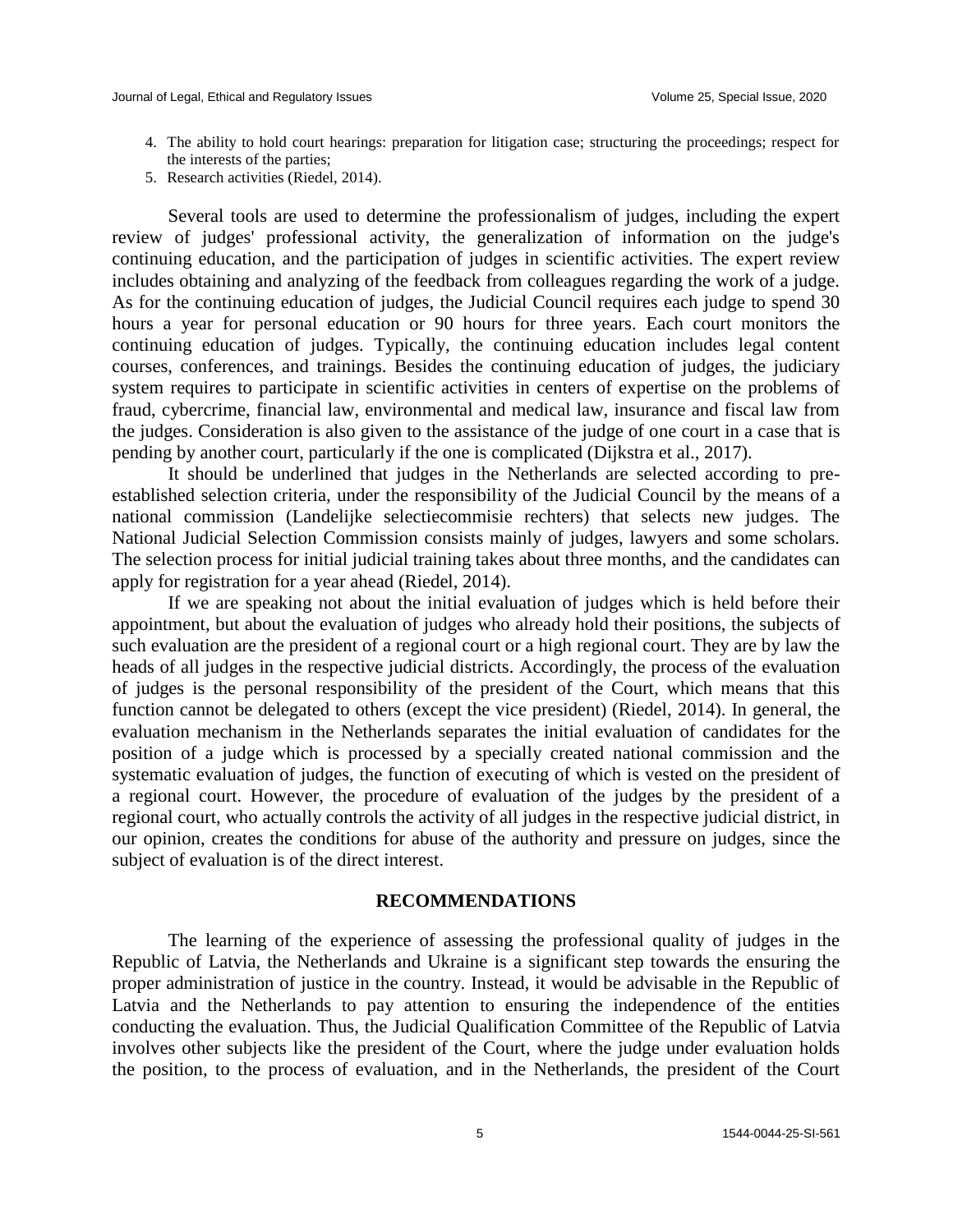oneself evaluates the judges who hold positions in it. The above gives place to the risks of the unbaised evaluation of judges and the use of such evaluation as a tool to dismiss judges who are not subject to undue influence by the administration. The failure of resolving such problem can transform a procedure aimed on the identification and examining of the professional qualities of judges, providing quality justice to the instrument of pressure on judges and spreading corruption in the courts. As for Ukraine, it is advisable to divide the exam as a stage of evaluating judges separately into testing and practical tasks with the announcement of judges' scores at each stage, which will minimize the risk of abuse when assessing the professionalism of judges.

# **CONCLUSIONS**

Thus, the professionalism of judges is a prerequisite for the proper administration of justice by the court that is why special attention is paid to the identification of the professional qualities of state judges. The experience of the Republic of Latvia and the Netherlands shows that the evaluation procedure is divided into two forms: the primary, which is used for the selection of candidates for judicial office and the secondary, which is held systematically to check the professional quality of judges. In Ukraine, there is another type of evaluation, which is applied when transferring a judge from one court to another. At the same time, one of the common problems for the Republic of Latvia and the Netherlands is the assurance of independent subjects for the evaluation procedure; meanwhile for Ukraine it is urgent to minimize the risks of abuse when assessing the professionalism of judges.

#### **REFERENCES**

- Dijkstra, R.I., Langbroek, P.M., Bozorg, Z.K., & Türk, Z. (2017). *The evaluation and development of the quality of justice in The Netherlands*. Retrieved from https://research.tilburg university.edu/en/publications/theevaluation-and-development-of-the-quality-of-justice-in-the-n
- Klochko, A.N., Kulish, A.N., & Reznik, O.N. (2016). The social basis of criminal law protection of banking in Ukraine. *Russian journal of criminology, 10*(4), 790-800.
- Kuibida, R., & Sereda, M. (2019). *Qualification assessment of judges: Summary of interim results.* Retrieved from https://pravo.org.ua/img/books/files/1554972804qualification \_report\_short\_version\_eng.pdf
- Law. (2016). *Decision of the high qualifications commission of judges of Ukraine: On approval of the regulations on the procedure and methodology of qualification assessment, indicators of compliance with qualification assessment criteria and means of establishing them.* Retrieved from https://vkksu.gov.ua/userfiles/doc/polozhennia.pdf/
- Oliveira, G.A., Aquino, G.T., & Akutsu, L. (2018). The relationship between judicial staff and court performance: Evidence from Brazilian state courts. *International Journal for court administration, 8*(1), 1-12.
- Reznik, O., Getmanets, O., Kovalchuk, A., Nastyuk, V., & Andriichenko, N. (2020). Financial security of the state. *Journal of Security and Sustainability Issues, 9*(3), 843-852.
- Reznik, O.M., Klochko, A.M., Pakhomov, V.V., & Kosytsia, O.O. (2017). International aspect of legal regulation of corruption offences commission on the example of law enforcement agencies and banking system of Ukraine. *Journal of Advanced Research in Law and Economics, 8*(1), 169-177.
- Riedel, J. (2014). Individual evaluation of judges in Germany. *Oñati Socio-legal Series, 4*(5), 974-992.
- Rusanova, I.O., & Yurevich, I.V. (2016). Some issues of judicial personnel management. *Forum of the law, 4*(1), 277-282.
- Simonis, M. (2019). Effective court administration and professionalism of judges as necessary factors safeguarding the mother of justice-The right to a fair trial. *International Journal for court administration, 10*(1), 47-56.
- Stawa, G., Van Benthem, W., & Moliene, R. (2018). *Selection and evaluation of judges in Ukraine.* Retrieved from https://www.pravojustice.eu/storage/app/uploads/public/5c0/fcd/a31/5c0fcda3162ea 473697034.pdf